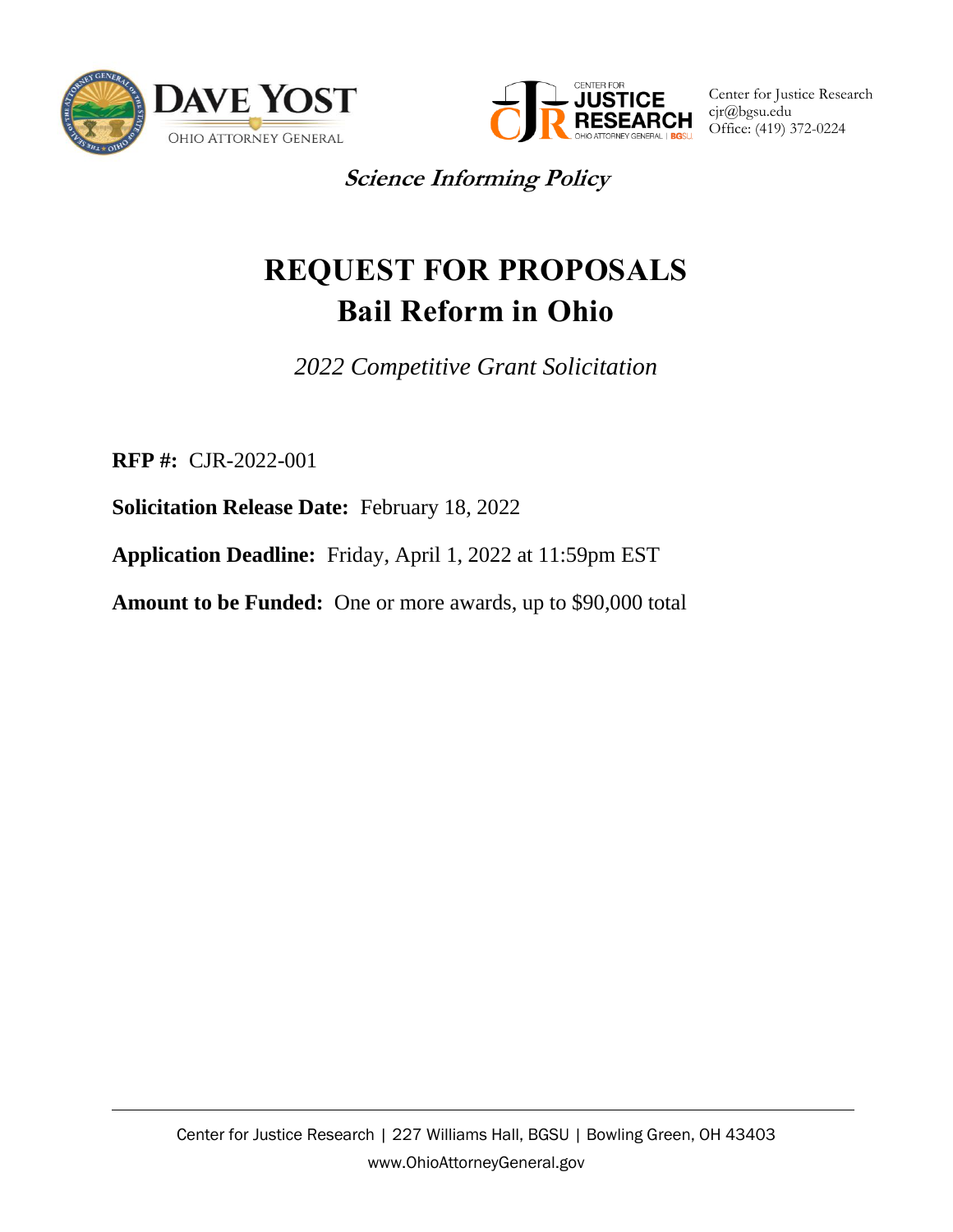# **Center for Justice Research**

Office of Ohio Attorney General Dave Yost Director John H. Boman, IV, Ph.D., Bowling Green State University

#### **Request for Proposals (RFP): Bail Reform in Ohio 2022 Competitive Grant Solicitation**

The Center for Justice Research (CJR) requests applications for proposals for original research on bail reform in the State of Ohio.

# **Eligibility Criteria to be Considered for Funding**

Eligibility Requirements of Research Team

- Individual researchers or research teams (multiple researchers) are eligible to apply, pending individual team member requirements listed below are satisfied

Eligibility Requirements of Principal Investigators (PIs)

- The PI of the research team must be an employee of a university or college in the State of Ohio
- A Ph.D. or equivalent research degree is required

Eligibility Requirements of Co-Principal Investigators (Co-PIs) and Investigators

- Co-PIs and Investigators can be employees of colleges, universities, or research organizations inside or outside of Ohio
- Co-PIs must hold a Ph.D. or equivalent research degree

Eligibility Requirements for Students

- Masters-level and doctoral-level students are not allowed as Co-PIs, but are eligible to be Investigators
- Undergraduate-level students are eligible to be research team members as research assistants (RAs), but are not allowed to be Co-PIs or Investigators

#### **Contact Information**

For general and technical questions about this RFP, please contact  $\frac{\text{cir}\,\textcircled{e} \text{bg} \text{su.edu}}{\text{er}\,\text{cal}}$  or call Christina Guinsler, Assistant to the Director, at 419-372-0224. For substantive questions about this RFP, please contact Dr. John Boman, Director of the CJR, at [jboman@bgsu.edu](mailto:jboman@bgsu.edu) or 419-372-3874. The CJR is staffed during normal business hours, Monday to Friday, 9am to 5pm.

#### **Deadline**

Completed applications (cover page + abstract + narrative + capabilities and competencies + budget + budget narrative + Curriculum Vitas  $[CVs]$  + supporting materials [if necessary]) should be sent in one combined file (a combined PDF) to  $c\dot{r}\omega$  bgsu.edu by 11:59pm on Friday, April 1, 2022. Applications received after this deadline will not be considered for funding.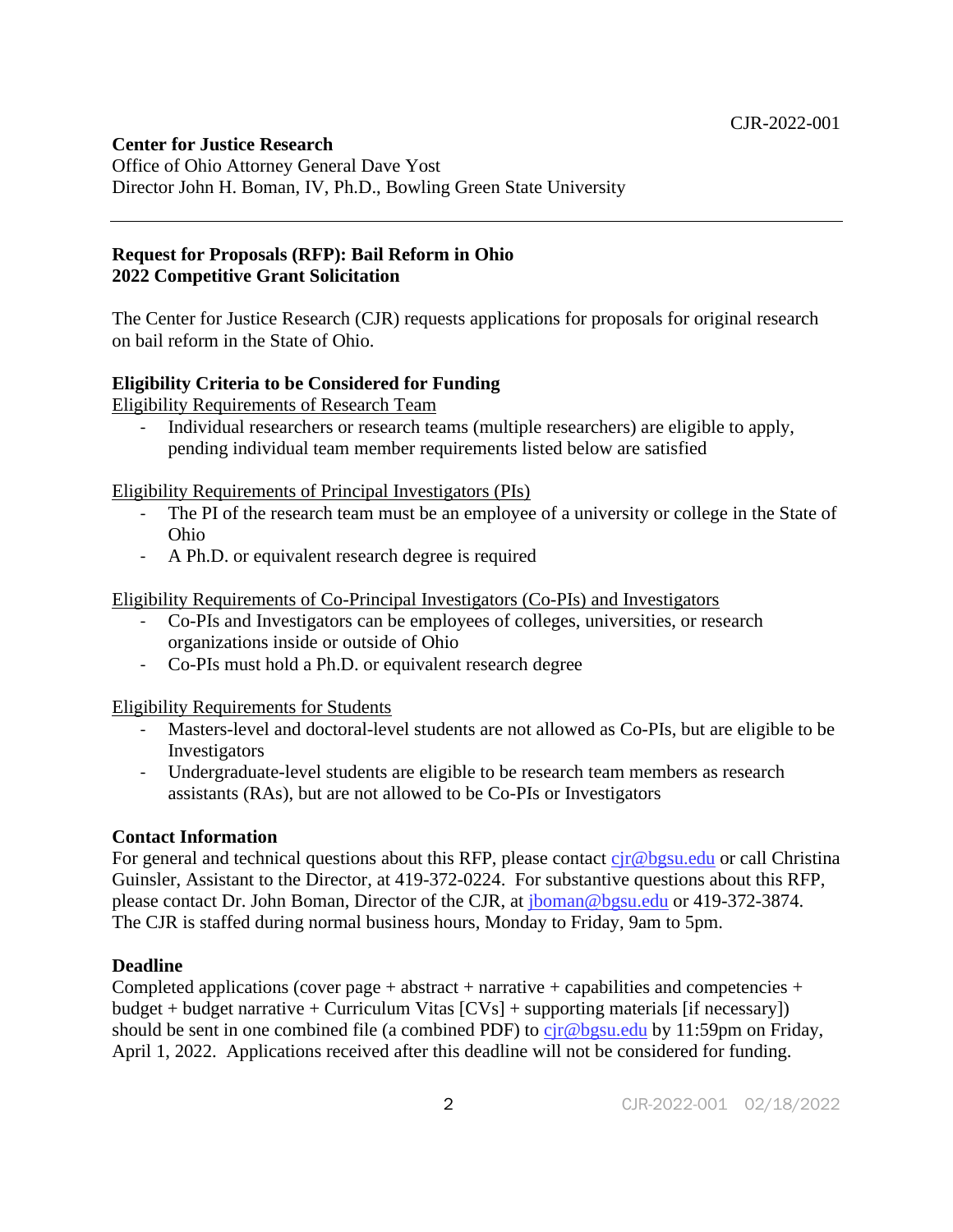# **Table of Contents**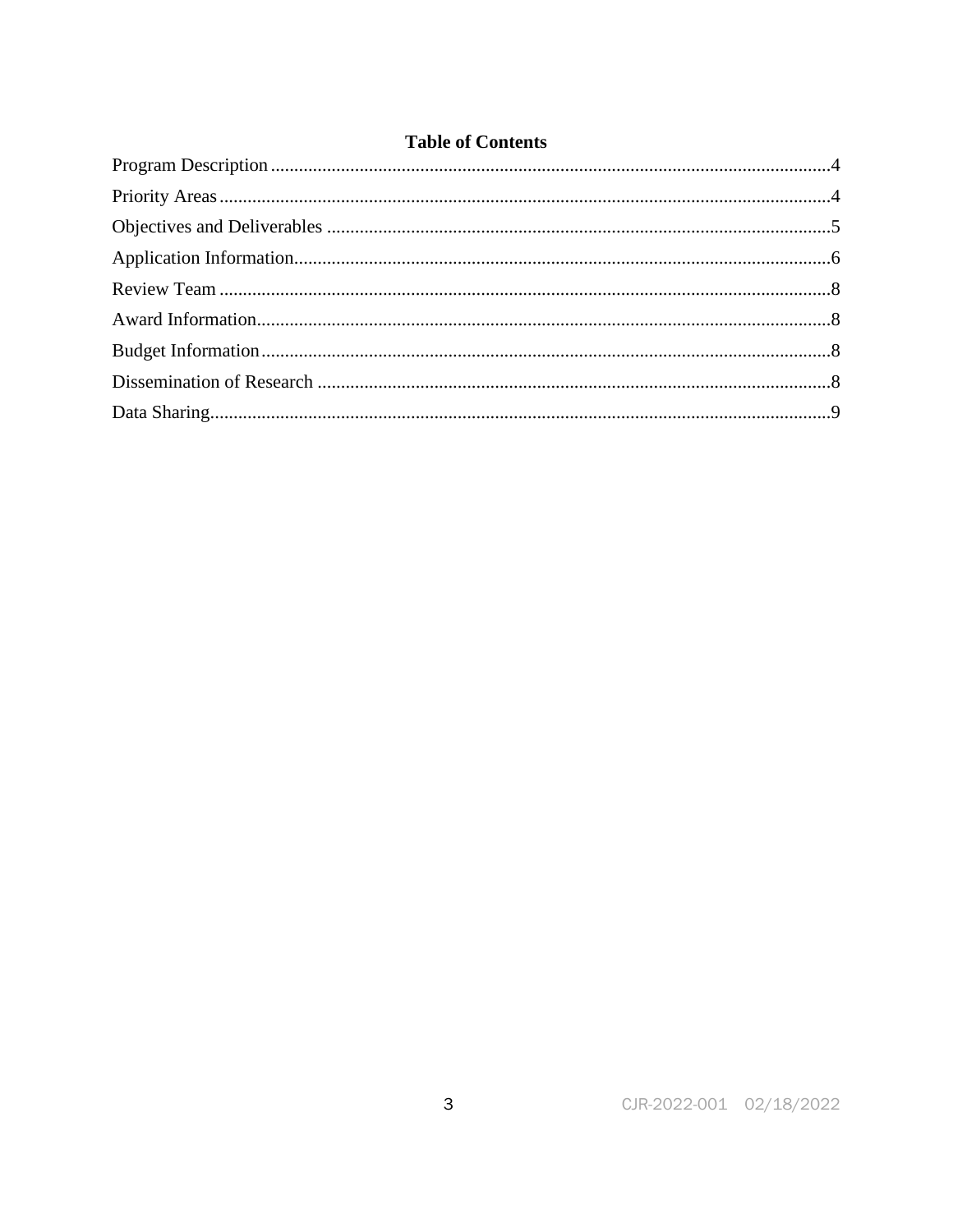### **Program Description**

Over the past several years, bail reform has become a topic that has received considerable attention in research as well as in legislatures and courtrooms across the United States. With the rapidly changing landscape on the status of bail processes – including money bond and pretrial detention practices – across the country, the CJR invites applications for research on bail reform in the State of Ohio.

Broadly, we are seeking a project or projects that can provide concrete, meaningful, and actionable policy recommendations to the Office of the Ohio Attorney General (AGO) and provide guidance as to how to improve bail, bond, and pretrial detention practices in the State of Ohio.

The purpose of this solicitation is to support one or more projects that will:

- 1. Focus specifically on bail, bond, and pretrial detention practices in the State of Ohio;
- 2. Use Ohio-based, existing and / or original data, and;
- 3. Provide findings specific to the State of Ohio that carry clear, meaningful, and actionable policy recommendations that can inform the AGO as to how Ohio could best address bail reform.

While we have a basic core of questions that we would like answered (see below), the CJR is leaving the research questions largely up to the discretion of the research team. However, we would like to note that the CJR and the AGO are especially interested in projects that can provide research-based, objective, empirical evidence as to what that State of Ohio could do with the bail reform topic to improve public safety and reduce recidivism through fiscally responsible policies.

At minimum, a successful proposal will be able to answer the following questions:

- 1. What are the current standard practices across the State of Ohio for bail / bond / pretrial detention?
- 2. Which bail / bond / pretrial detention policies are the most effective at reducing crime and recidivism in Ohio? Why?

Beyond these two basic questions, the CJR encourages researchers to be creative in the formulation of research questions and research design.

# **Priority Areas**

This RFP has three Priority Areas:

- 1. The possibility of a 'natural experiment' from COVID-19
- 2. Public opinions on bail reform in Ohio
- 3. The role of bail / bond / pretrial detention practices in impacting sentencing outcomes, family relationships (including intimate partners and children), and employment for offenders in Ohio.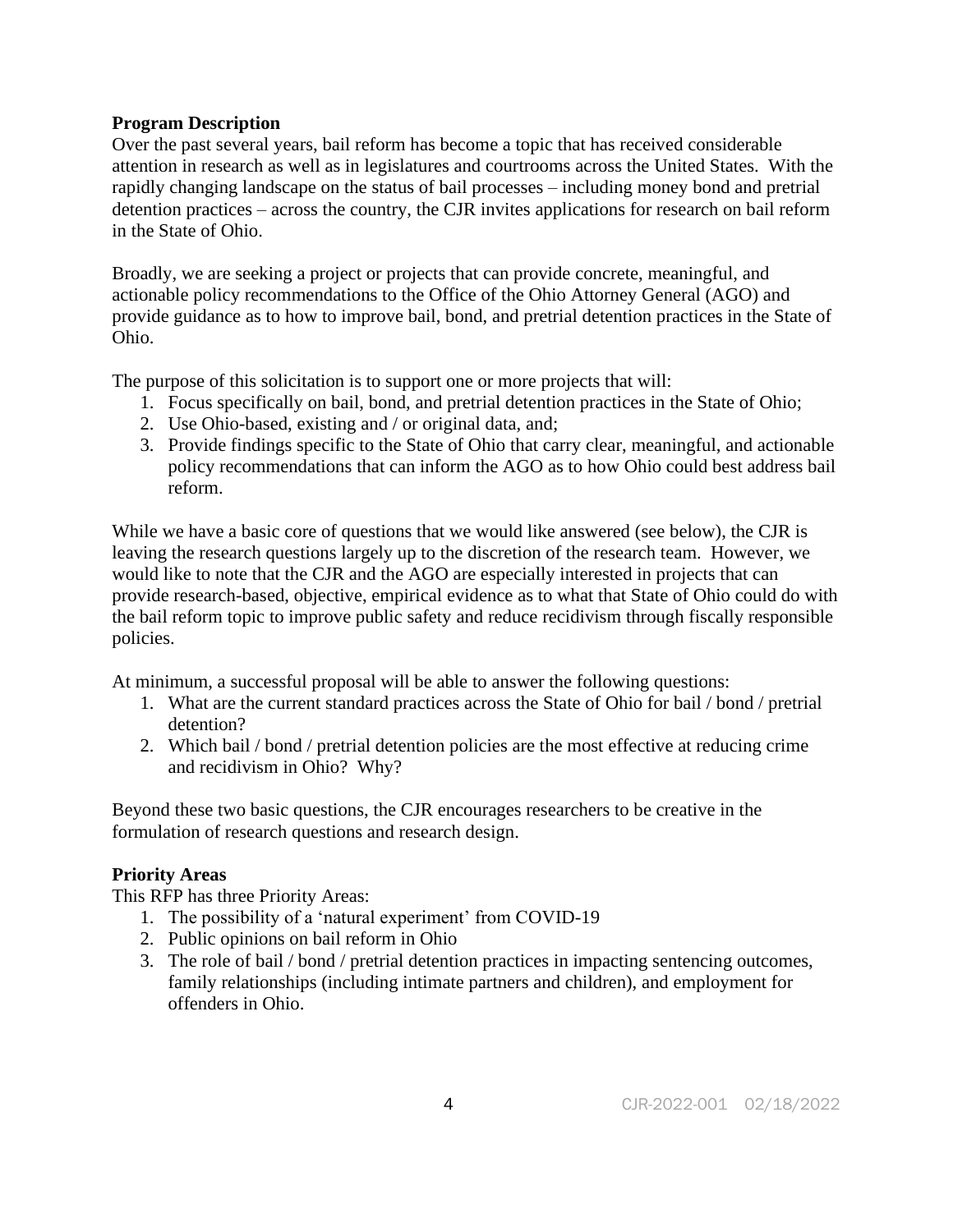The CJR wishes to note that Priority Areas are not rank ordered. Instead, all Priority Areas are equally weighted. The CJR also notes that these Priority Areas are not mutually exclusive from one another, meaning that research teams can address multiple Priority Areas in the same project.

Priority Areas that are addressed by proposals should be clearly identified and justified in the narrative (see the next pages on instructions of where to put this in the narrative).

#### Priority Area 1: COVID-19

During 2020, pretrial detention, bond, and bail were used much more sparingly to slow the spread of COVID-19 in jails. The AGO and CJR wonder whether this change in practice could potentially be used by a research team as somewhat of a 'natural experiment' to examine how changes in bail / bond / pretrial detention impacted recidivism / arrest / community risk / calls for service (i.e., 911 calls) / specific crime types across the State of Ohio. While we are leaving specific research questions up to research teams, taking advantage of these natural-experimentlike conditions from COVID-19 will satisfy this Priority Area. Accordingly, the CJR has identified COVID-19 as Priority Area 1 for funding consideration.

#### Priority Area 2: Public Opinions

The AGO and the CJR would like to have a research team identify opinions of the general public across Ohio to get a metric for 1) how supportive people are of bail reform and 2) what changes, if any, are preferred and which are not. Although there are many options as to how Priority Area 2 could be addressed, some sort of survey-based, original data methodology seems logical.

#### Priority Area 3: Sentencing, Families and Jobs

Research highlights that people who are detained throughout the pretrial process have considerably worse sentencing outcomes compared to people who are not. Additionally, research has demonstrated that individuals who are detained throughout the pretrial process experience adverse effects in the contexts of maintaining healthy family relationships (including with intimate partners and children) and retaining employment. To what extent are these three things true in the State of Ohio? Are these research findings replicable in Ohio currently, or are there nuances that are important to consider if policy were revised? Research teams who can answer these questions will satisfy Priority Area 3.

#### **Objectives and Deliverables**

#### **Objectives**

With this RFP, the goal of the AGO and CJR is to fund a project or projects that can help guide policy on bail reform in Ohio.

#### Deliverables

Research teams who are successfully funded must provide quarterly updates on progress to the CJR.

A final report in the form of an Executive Summary is required at the completion of the project. This document should be written in size 12 Times New Roman font with 1" margins and single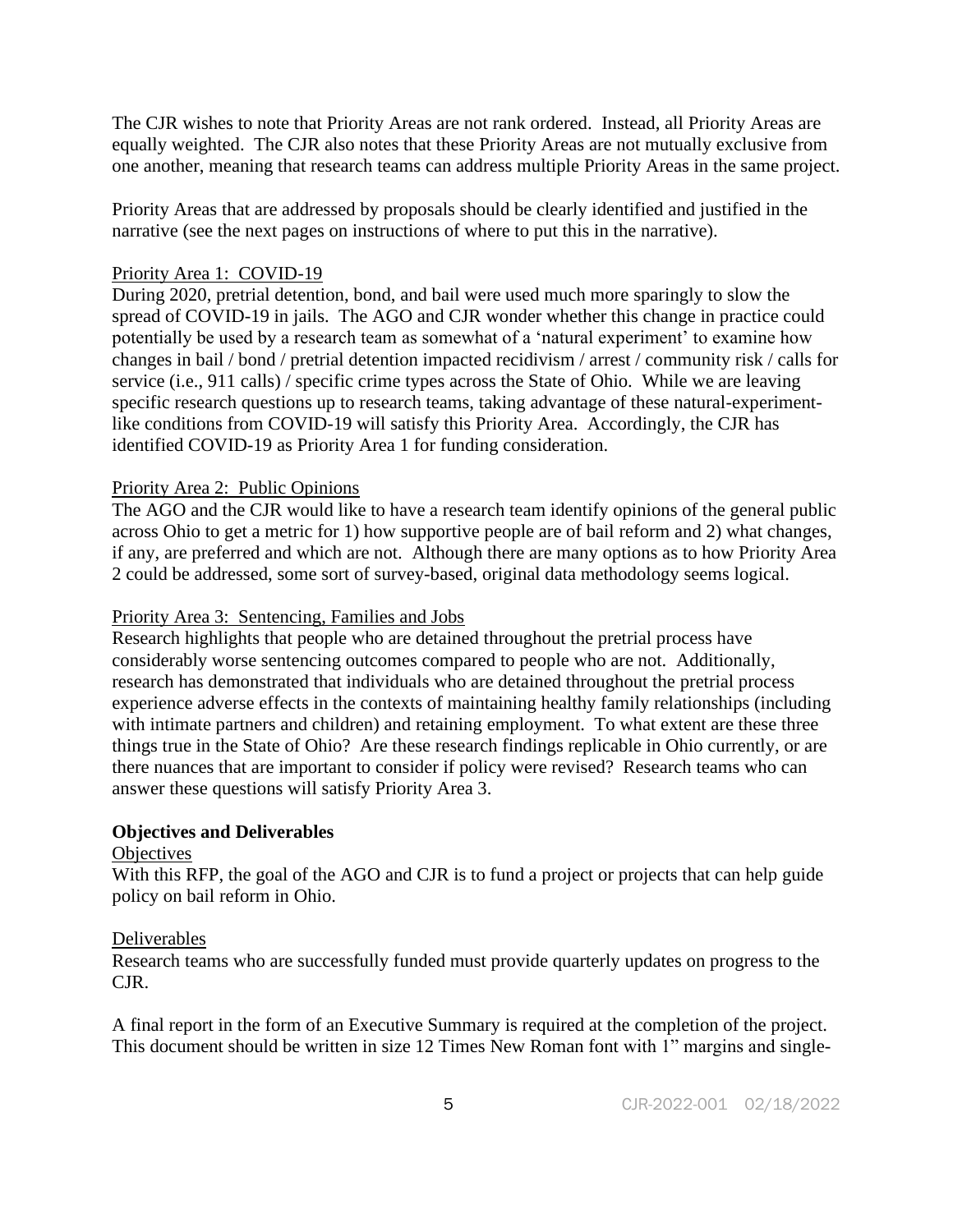spaced pages. The Executive Summary is not to exceed five pages of main text (the title page, table of contents, and works cited are not included in this document's main page count). The CJR encourages the use of visuals in this document.

In addition, a policy brief, written for a general audience, is also required at the conclusion of the project. The policy brief is not to exceed two pages of 12 point, single-spaced, Times New Roman font at 1" margins. The CJR encourages the use of visuals in this document.

There is also a possibility that the PI and / or research team could be asked to give a presentation (or presentations) to the CJR and AGO and / or various political actors in the State of Ohio at the conclusion of the project. If this occurs, the CJR will provide supplemental funding for travel and time reimbursement for all involved parties (please do not budget this in your proposal).

# **Application Information**

Applications must be completed to be considered for funding. Applications should be submitted as one combined file (a PDF) and include the following components:

- 1. Cover page
- 2. The abstract
- 3. The narrative
- 4. Capabilities and competencies of the research team
- 5. The budget
- 6. The budget narrative
- 7. Current CVs of the research team
- 8. Any supplemental or supporting materials

#### Cover Page

On the cover page, please list the following things:

- Project title
- The research team members, their roles (e.g., PI, Co-PI, Investigator, RA), and their institutions
- The PI institution's administrative point of contact for grants (the person who is responsible for grant management) and this person's full contact information
- The PI institution's authorized organizational representative (AOR) and the AOR's full contact information
- Project period (with April 25, 2022 as the start date; projects must be concluded by June 30, 2023)

#### Abstract

Proposals should include an abstract that outlines the project in 250 words or less. Please write the abstract for a general audience as it will be circulated through the AGO and potentially the Governor's Office and legislature.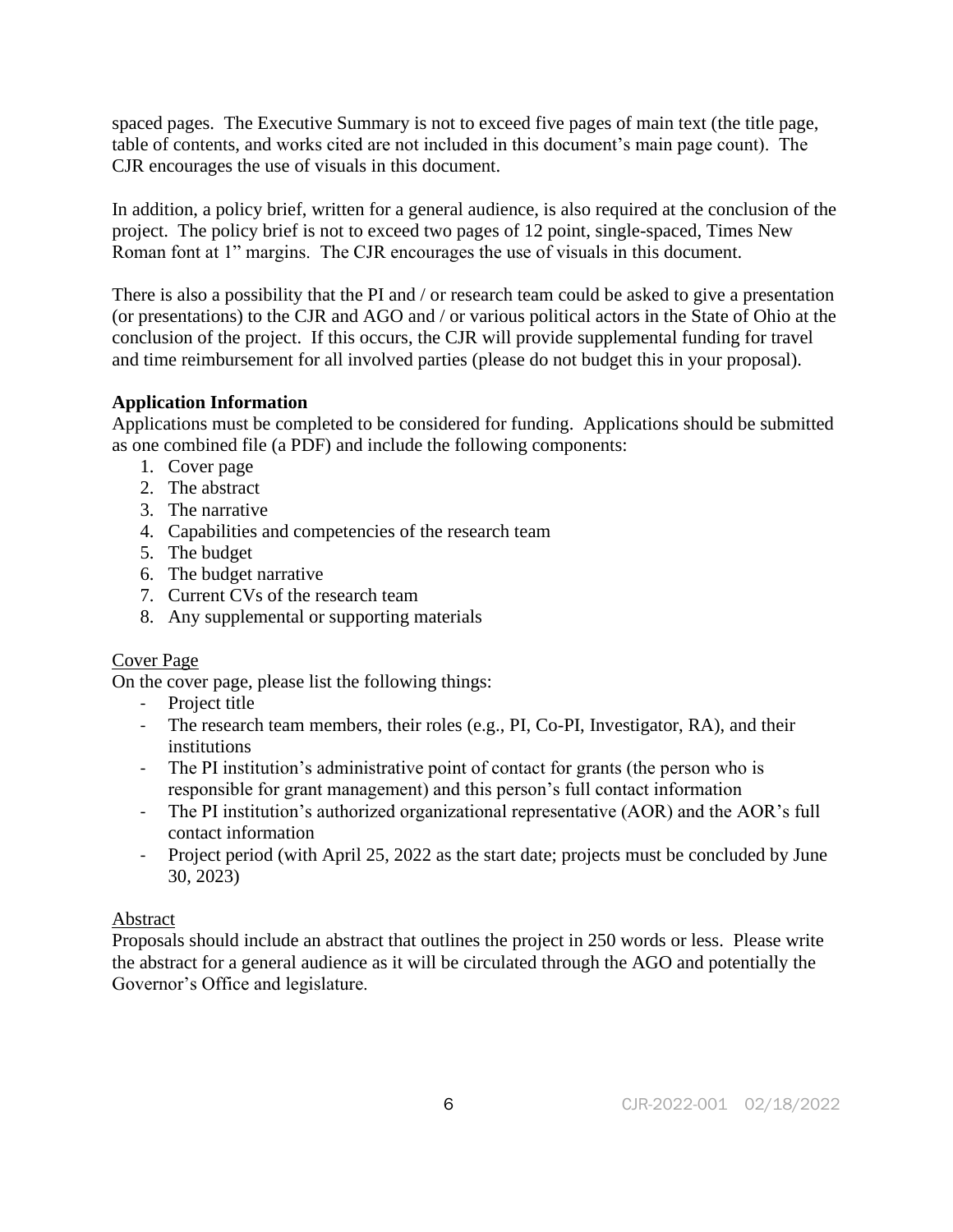#### Narrative (50% of score)

The narrative should be written for an academic audience. It should describe in detail the project, the project's goals, and how the project will reach the goals. The narrative should be broken down into the following parts:

- Part 1: Description of the Project. In this section, please describe the project in detail and clearly lay out the goals of the project, research questions, and hypotheses. The narrative must address the Priority Areas which the project is tapping in this section.
- Part 2: Project Design and Implementation. In this section, describe the methodology through which project goals will be reached. Be explicitly clear about how existing / original data will be used / collected and the analytical strategy that will be implemented to answer the research questions. All qualitative and / or quantitative methodologies should be technically described in this section. Please include a timeline for the project in this section as well.
- Part 3: Potential Impact on Policy. In this section, please discuss the overall impact that the findings from this project could potentially have on policy practices in Ohio.

The narrative should be written in size 12 Times New Roman font with 1" margins. Narratives should be single-spaced and not exceed six pages in length (including any figures / tables / etc. that the authors choose to include).

#### Capabilities and Competencies (25% of score)

In this section, describe the qualifications and expertise of each member of the research team, beginning with the PI. For each person, describe their experience with research, accomplishments, and carefully lay out what the responsibilities of each person on the research team will be.

For projects involving students: Please discuss prior and current collaborations between students and the PI / Co-PI(s).

The capabilities and competencies should be written in size 12 Times New Roman font with 1" margins. Capabilities and competencies should be single-spaced and not exceed two pages in length.

Note: This section does not count towards the overall length of the narrative.

Budget (15% of score)

Please include a detailed budget as to all costs of the proposed project.

Budget Narrative (10% of score)

Please include a budget narrative which justifies line items included in the budget.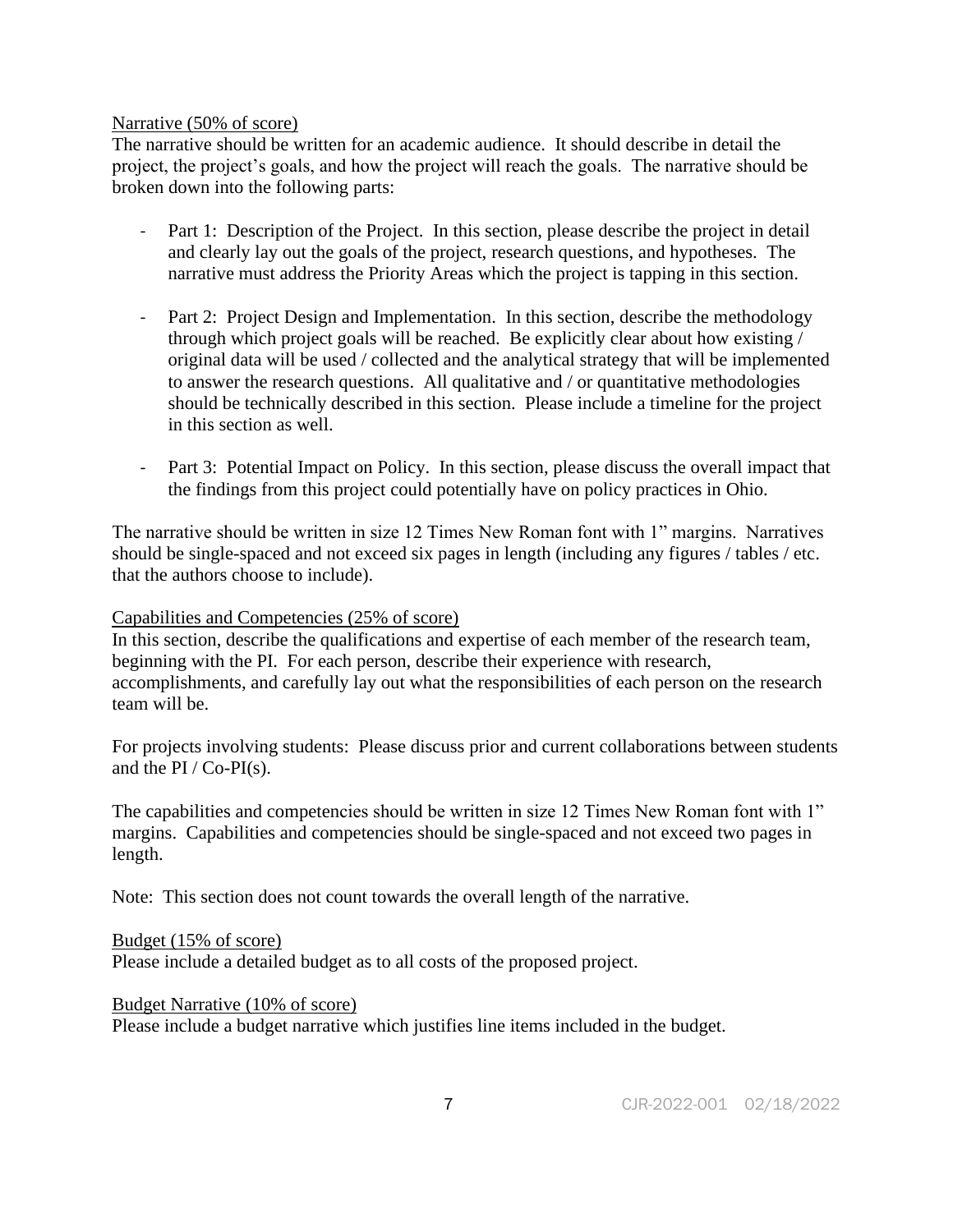#### CVs of the Research Team

The CVs of the research team, starting with the PI, should be included in the main submission file. The CJR accepts CVs in any form – a standardized CV is not necessary.

#### Supplemental and Supporting Documents

If necessary, the research team may include supporting documentation to demonstrate feasibility of the project in this section. If the project involves working with an agency or agencies, a letter of support (LOS) or a memorandum of understanding (MOU) / memorandum of agreement (MOA) is strongly encouraged.

# **Review Team**

Applications will be peer-reviewed by a team of criminologists who are active in research (faculty).

# **Award Information**

Number of awards expected: One or more Maximum dollar amount for each award: \$90,000 Total amount to be awarded: \$90,000 Start date: April 25, 2022 Maximum project duration: Projects must be concluded by June 30, 2023

# **Budget Information**

Indirect Rate

The CJR will pay a maximum of 10% indirect costs for funded projects. Indirect costs should be included in proposed budgets and budget narratives.

#### Unallowable Uses of Award Funds

The CJR follows Department of Justice (DOJ) guidelines for unallowable costs. Please refer to the [DOJ Grants Financial Guide](https://www.justice.gov/ovw/page/file/1116786/download) for more information.

#### Cost Sharing or Match Requirement

There is no match required for this RFP.

#### Grant Management

Funded projects should be run through the PI institution's research office.

#### **Dissemination of Research**

The CJR wants research that is conducted with our funds to be disseminated as widely as possible. We encourage (and expect) funded research to be published in scholarly peer-reviewed journals and disseminated in scholarly conference presentations, practitioner outlets, research briefs, policy briefs, and so forth. Researchers who are successfully funded must include an acknowledgement to the funding mechanism, the CJR, and the AGO in all products using CJRsupported data.